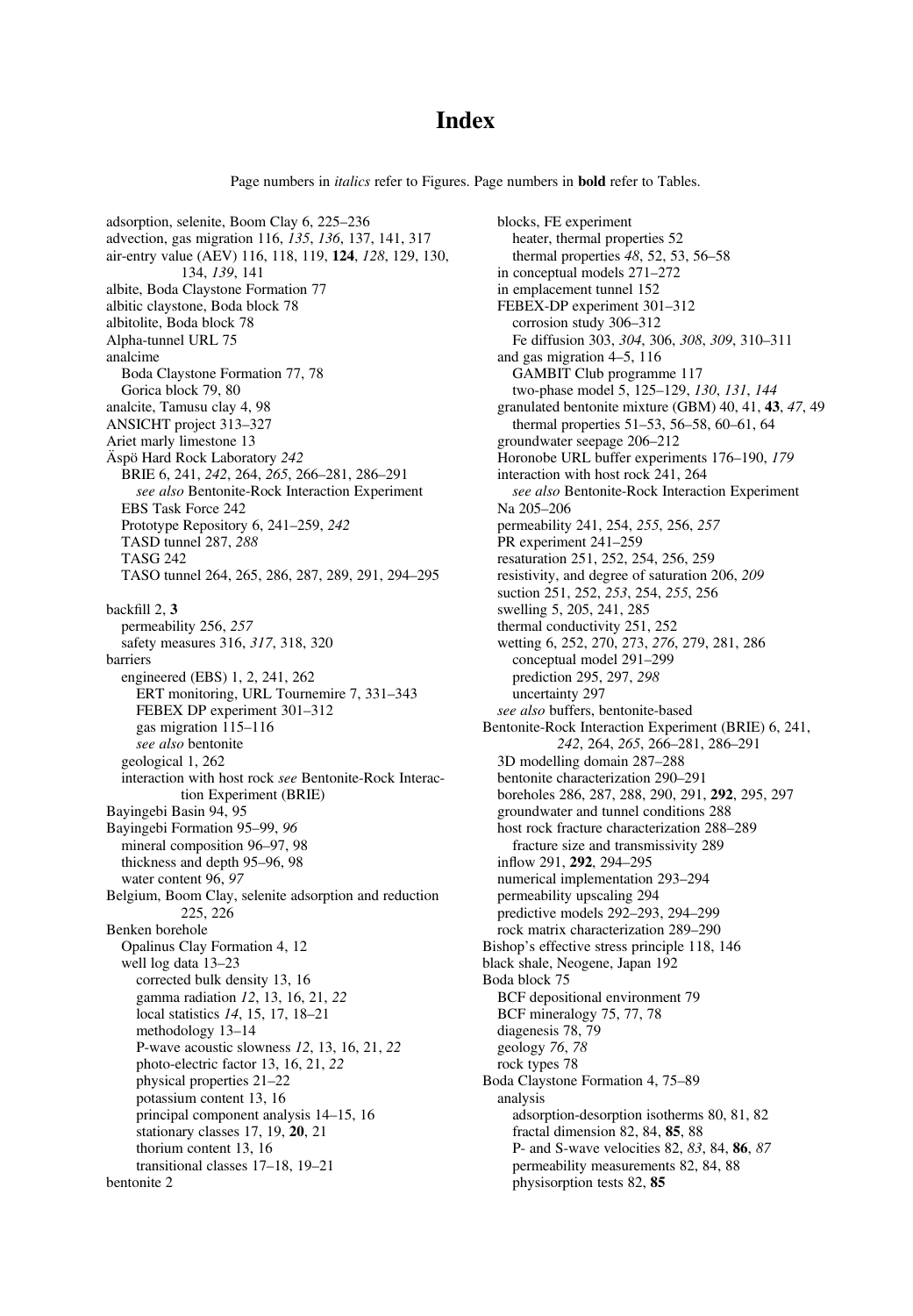Boda Claystone Formation (Continued) pore characterization 80, 81–82, 84–88 porewater characterization 84–88 possible extraction technology 87–88, 89 cryodesiccation 87, 88, 89 porosimetry 80, 81, 82, 86, 88 pycnometry 80, 81, 84 reservoir characterization 80–81 samples 81 technological challenges 80–81 depositional environment 79 diagenesis 78, 79 geology 76, 78 mineralogy 75, 77–78 molecular diffusion 84 Boom Clay 2 selenite adsorption and reduction 6, 225–236 analyses 228–229 batch experiments 227–228 evolution of aqueous selenium 230–232, 235 kinetic model 229, 234, 236 particle-size analysis 230, 231 sediment samples 227, 230 speciation of solid-bound selenium 232–234 borehole disposal concept 320 boreholes, ERT 332, 335–336 BRIE see Bentonite-Rock Interaction Experiment Bruce nuclear site compressibility 103, 104 DGR 102 gas-phase methane 102, 107, 111–112 gas-phase saturation and vertical gas-pressure profile 110, 111 geological heterogeneity 107–108, 110, 112 low hydraulic conductivity 102, 103 multiphase flow modelling 104–111, 108 alternative conditions 108–109, 110, 111, 112 capillary pressure porosimetry 106, 107, 108, 109 iTOUGH2 simulator 105, 108, 110 permeability 101, 102, 106 pressure-saturation relationship 105, 106, 108, 109 underpressured shale 4, 101–112 past modelling 103–104 buffers 1, 2, 3 bentonite-based 205–212, 241, 262 low permeability 205 resaturation 205 resistivity, and degree of saturation 206, 207, 209 saturation distribution 207, 210 saturation fronts 209, 211 seepage fronts 207, 209, 211 swelling characteristics 205 swelling pressure 209–210 transition zone 211 water uptake 205–212 leakage 175–190 erosion 175–190 piping 175–190 Callovo-Oxfordian claystone 2, 213, 214 self-sealing experiment 214–222 apparatus 215

clay unit (UA) 214–215, 217–218, 220–222

silto-carbonated unit (USC) 214, 215, 219–222 X-ray nanotomography 215–222 transition unit (UT) 214 Cambrian, sandstone, Bruce nuclear site 102, 103 Canada Bruce nuclear site, underpressured shale 101–112 Lac du Bonnet URL, ESP 348–359 radioactive waste management 4–5, 115, 116 canisters, spent fuel waste 241 corrosion 5, 149, 150 emplacement 150 FE experiment, heating 40, 41, 49, 52 safety 315, 316, 320 temperature and pressure evolution 152, 163 capillary pressure porosimetry, Bruce nuclear site 106, 107, 108, 109 carbon steel, corrosion 302–312 China, high-level radioactive waste, disposal site screening 93–99 chlorite, Boda Claystone Formation 77, 78 Chuangjing, clay formation 94, 95, 98 clays as backfill 2, 3 buffer effect 1, 2, 3, 225 characterization 3–4 cracks 5 diffusive transport 1 gas transport processes 116 advection and diffusion 116 dilatancy-controlled gas flow 116–117 GAMBIT Club Programme 117 hydro-/gas-fracturing 116, 117 modelling 117–118 pathway dilation 116–117 visco-capillary two-phase flow 116 hydro-mechanical model 118–146 in geological disposal systems 1, 225, 313–327 China 93–99 selection criteria 94–95, 98 heterogeneities 11–12 lateral continuity 2 low permeability 1 retention capacity 1 safety demonstration 316–327 as seal 2, 3 self-sealing capacity 2, 5, 213–222, 315 stability 2 vertical homogeneity 2 claystone EDZ 213 Opalinus 12–13, 21 self-sealing 213–222 Callovo-Oxfordian experiment 214–222 analysis 216–217 initial crack aperture 217 X-ray nanotomography 215–222 see also Boda Claystone Formation clustering techniques 16 Cobourg Formation, underpressure and low hydraulic conductivity 102 colloids 191 groundwater Horonobe URL 5, 191–202 characterization 194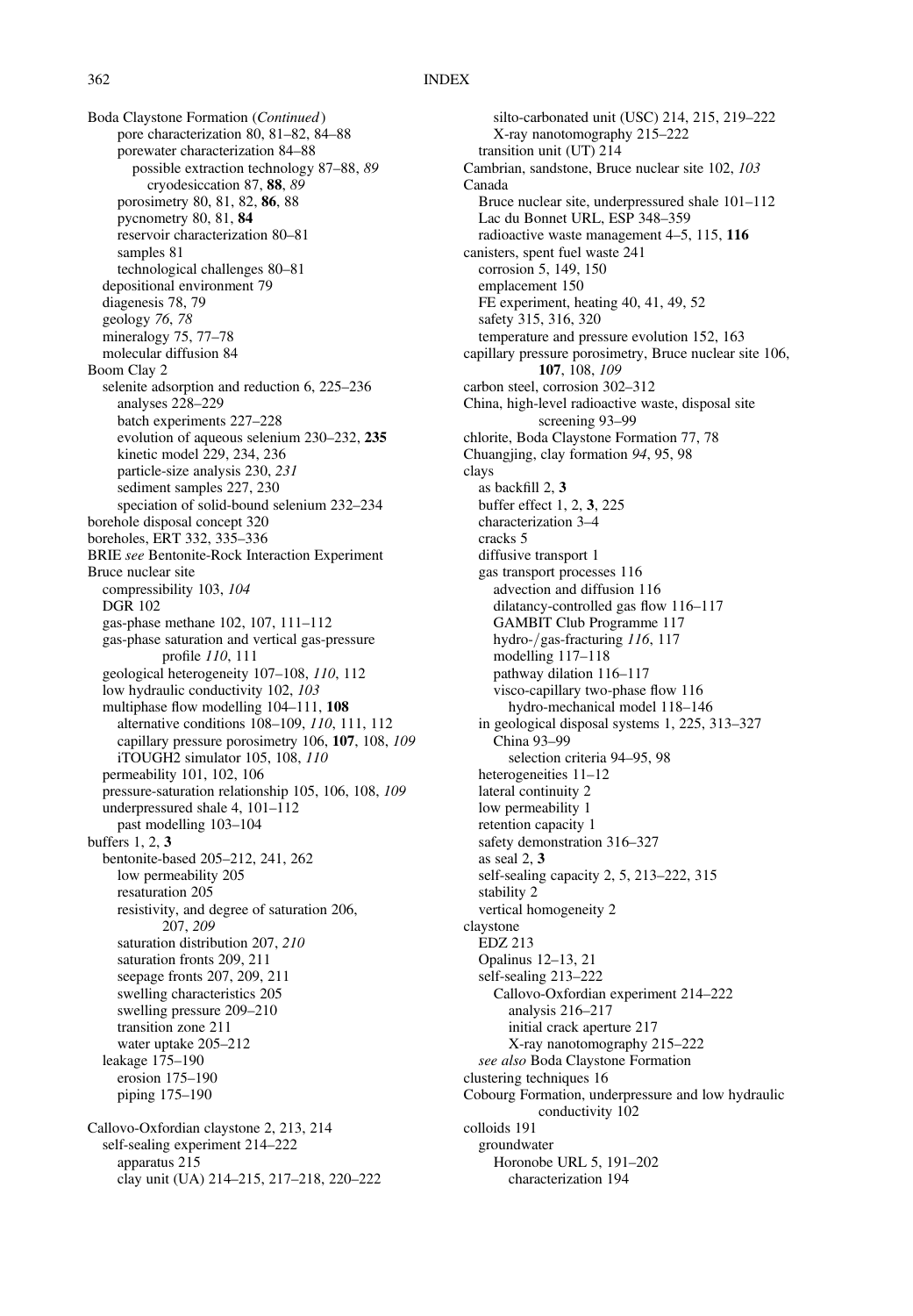concentration 195, 196, 197, 198–199, 200 particle size distribution 195–198, 200, 201 stability evaluation 194–195, 199–202 radionuclide transport 191 compressibility, Bruce nuclear site 103, 104 COMSOL Multiphysics R 123, 125, 146 conceptual models 262–263, 267–269 bentonite representation 271–272 BRIE 291–293 calibration and conditioning 272–273 diffusion equations 269 fractured rock 270, 278 physical processes 267, 269 predictive modelling 278–279, 292–293, 294–299 Richards' equation 269 saturated flow 267, 269 simplified saturation method 269 simulation results 273, 276, 277 software 273, 276, 277 subsystem coupling 272 two-phase flow formulation 269, 270 uncertainty 262–281, 268–269, 281 concrete, LHHPC (low-heat, high-performance), ESP 350, 353 confusion index (CI) 16, 18–19 ConnectFlow upscaling methodology 245, 246–247, 249, 250, 258 BRIE 293–294 conservation of gas mass 122, 126 conservation of momentum 121–122, 127 conservation of water mass 122, 127 containment-providing rock zone (CRZ), safety 7, 314, 315–318, 327 continuum porous medium models 264, 270, 271 equivalent (ECPM) BRIE 293, 294 PR experiment 243, 246–247 correlation circles 15, 16 corrosion concrete-reinforcing steel 301 electrochemical acceleration 301, 302–312 steel waste canisters 5 coupling see subsystem coupling cracks, in clay 5, 213–222 cryodesiccation, porewater 87, 88, 89 crystalline rock, host rock-buffer interaction, modelling 264–266 Darcy's Law 105, 116, 119–120, 122, 269 Dean Stark extraction method, Bruce nuclear site 103 DECOVALEX 117–118 diatomite, Neogene, Japan 192 Didwana playa, analogy for Gorica BCF 80 diffusion, gas migration 116 diffusivity, of gas in water 120 dilatancy-controlled gas flow 116–117, 317 discrete fracture network (DFN) models 264, 270, 271, 273, 274, 278 BRIE 288, 291, 293–294 PR experiment 243, 244–246, 251–254, 258–259 DLVO theory 194–195, 200, 201, 202 Dogger Opalinus Clay 17, 18, 22 dolomite interbeddings, Boda block 78, 79 dolostone, Silurian, Bruce nuclear site 103

electrical resistivity tomography (ERT) 331–332 EBS monitoring, Tournemire URL 7, 332–343 electrochemical acceleration 301, 302 electrolysis, Faraday's laws 302 emplacement concepts 319–320 emplacement tunnels corrosion 151 model 152, 153 sensitivity analysis 153–159 thermo-hydraulic evolution 152 Engineered Barrier Emplacement Experiment (EB) 241 see also barriers, engineered Enhanced Sealing Project (ESP) 7, 347–348 Lac du Bonnet 348–359 THM monitoring 351, 353–357 LHHPC 350, 353 equivalent continuum porous medium (ECPM) see continuum porous medium models, equivalent (ECPM) erosion, buffer material 5, 175–190 dry density influence 183, 185 and inflow rates 181–183 permeability of host rock 186–187, 189 relationship with total drainage volume 187–189 excavation disturbed zone (EDZ) 41, 42, 43, 45, 49, 314 claystone 213 gas release 152 thermal properties 50, 52, 54, 58–59 facies mapping 25 Fate Of Repository GasEs (FORGE) project 116 FEBEX (Full-Scale Engineered Barriers Experiment) 241, 301 FEBEX-DP project corrosion mechanisms 6, 301, 310–312 analysis 308, 310 samples 306–308 CT-XRD 302, 303 SEM-EDX and Raman spectroscopy 303–304, 305, 307, 308, 309, 310 X-ray CT 302, 303 FEP (features, events and processes) catalogue 314, 317, 318, 320–323, 324–325, 326, 327 Fick's Law 105, 106, 116 FORM (First-Order Reliability Method) 40, 42, 46, 62, 72, 158–159 FOSM method 40, 42, 45, 47–56, 54–61, 70–72 fractal dimension, Boda Claystone Formation 82, 84, 85, 88 fractures, macroscopic gas transport 117 see also hydro-/gas-fracturing; microfractures France, Tournemire URL, EBS, ERT 333–343 full-scale emplacement (FE) experiment 4, 39–72 Mont Terri URL 40, 41, 42 FORM 40, 42, 46, 62, 72 FOSM 40, 42, 45, 47–56, 55–61, 70–72 heating 40, 41, 44, 46–56 inverse simulation 51–54, 70 liner, thermal properties 49, 52, 53, 58 mid-term evaluation 64–70, 72 relative humidity 70, 72 temperature 64–68, 72 water content 68–70, 72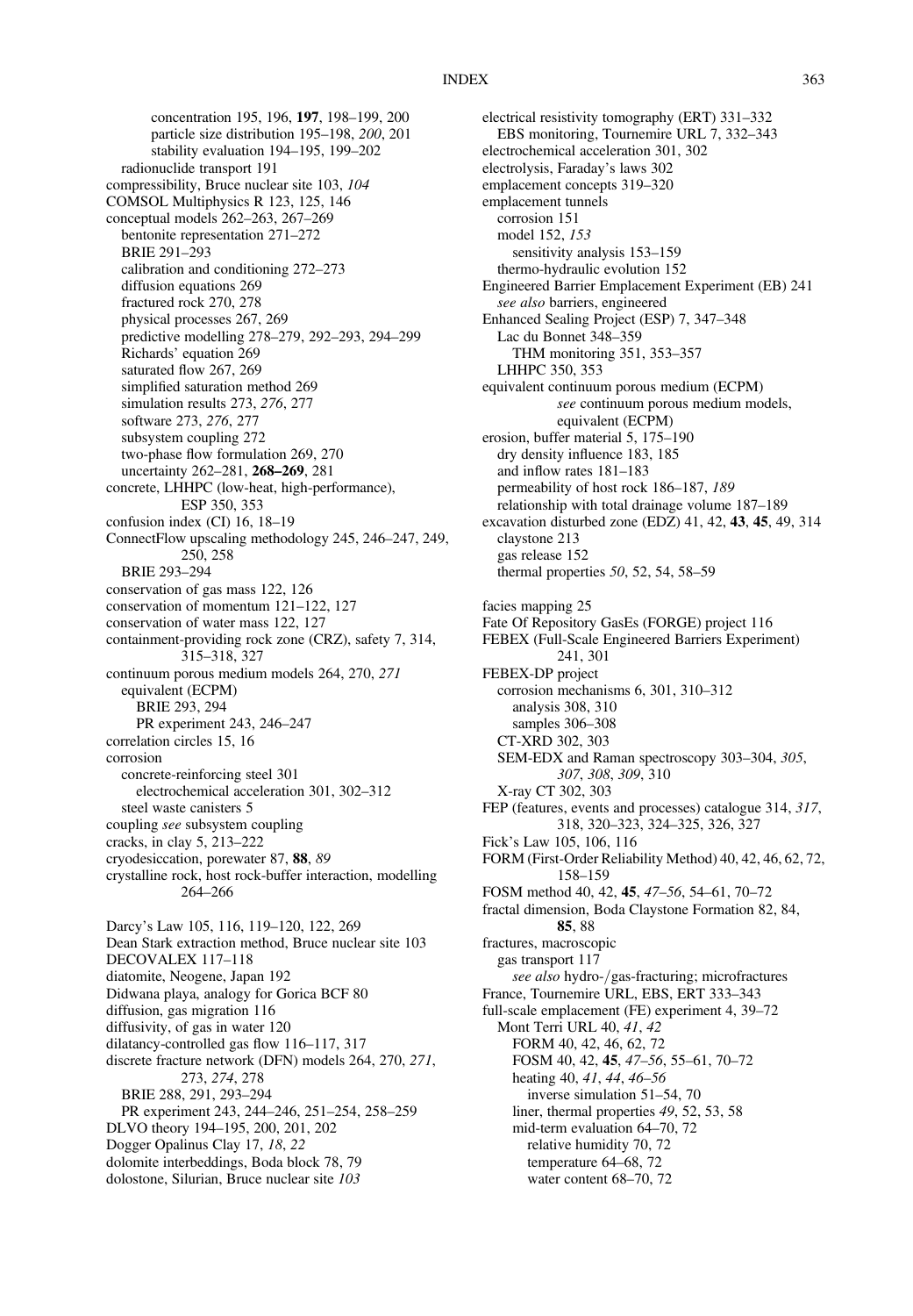full-scale emplacement (FE) experiment (Continued) Monte Carlo analysis 47–48, 61–62 numerical model conceptual uncertainty 39, 48–50, 57, 63–64 parameter uncertainties 39, 42, 46–48 predictions 51–64 scenario uncertainty 39, 51, 57, 63–64 set-up 41–42, 43 prediction-evaluation a 39–40, 42, 43, 45, 51–72 thermal properties, inverse simulation 51–54 thermal evolution uncertainties 39 FUZME software 17 fuzziness performance index (FPI) 16, 17 fuzzy sets 16 GAMBIT Club programme 117 gas bulk modulus 121 generation, safety 315 generation rate 150–151 radioactive migration from repository 115–116 FORGE project 116 storage coefficient 120 gas migration 4–5, 116 advection and diffusion 116, 135, 136, 137, 141 dilatancy-controlled gas flow 116–117 GAMBIT Club programme 117 hydro-/gas-fracturing 116, 117 modelling 117–118 pathway dilation 116–117 and underpressure 101–102 visco-capillary two-phase flow 116 hydro-mechanical model 118–146 bentonite properties 125–126, 130 boundary conditions 126–127 constitutive relations 118–121 damage model 121, 141, 142, 143–145 geometry and mesh 123, 125, 126, 145–146 governing equations 121–123 initial value conditions 127–129 modelling approach 123, 124 numerical model 123 parametric studies 135, 136, 137, 141 porefluid pressure 131–141, 143 sensitivity analysis 141–146 validation study 129–137 geological disposal facility see repository Germany, safety concept 7, 313, 314–316, 317, 327 Gorica block 75 BCF mineralogy 77–78, 79 depositional environment 79–80 diagenesis 78 geology 76, 78 rock types 78 Gorleben site, ANSICHT project 313, 326 governing equations 121–123 Green River Formation, analogy for Gorica BCF 80 Grimsel test site 301 groundwater BRIE 288 Bruce nuclear site 101 Horonobe URL

chemistry 192–193, 196, 197, 198 sampling and analysis 193-194, 196, 199 seepage into bentonite 5, 206–212 halite, Boda block 79 heat production, radioactive decay 5, 150, 151 heater tests see full-scale emplacement (FE) experiment Henry's Law 116 heterogeneities clay formations 11–12 well log data 12 Benken borehole 13–23 Horonobe URL 177 East Access shaft 193, 194 geological setting 192, 193 groundwater 188 chemistry 192–193, 196, 197, 198 colloids 191–202 boreholes 193, 196, 198–199, 200, 201 characterization 194 concentration 195, 196, 197, 198–199, 200 particle size distribution 195–198, 200, 201 stability evaluation 194–195, 199–202 water rings 193, 196, 197, 198–199 sampling and analysis 193-194, 196, 199 Neogene rock, hydraulic conductivity 192 piping and erosion experiments 5, 176–190, 180 bentonite concentration 179, 181 dry density influence 183, 185, 187 inflow rates and leakage in bufferl 181–183 methods and materials 176–177, 179 occurrence process 183, 185–187 outflow route 178, 183 permeability of host rock 186–187, 189 relationship with total drainage volume 187–189 seepage into buffer material 181 swelling pressure 179, 181, 184 water pressure 178–179, 181, 182, 184, 187 waterflow rate and water pressure 177, 181 Ventilation shaft 193, 194 West Access shaft 193, 194 Hungary, Boda Claystone Formation 75–89 hybrid DFN-continuum models 264, 270, 271, 278 hydraulic conductivity Horonobe URL Neogene rock 192 low, Bruce nuclear site 102, 103 hydro-/gas-fracturing 116, 117 illite, Boda Claystone Formation 77, 78 ISIBEL project 316, 321 iTOUGH2 (inverse Transport of Unsaturated Groundwater and Heat) simulator 41, 105, 108, 110 Japan Horonobe URL FEBEX-DP 6, 303 groundwater colloids 191–202

piping and erosion experiments 176–190 water uptake into buffer material experiments 205–212

K-feldspar, Boda block 77, 79 KBS-3V HL radioactive waste disposal system 285 kernel regression 15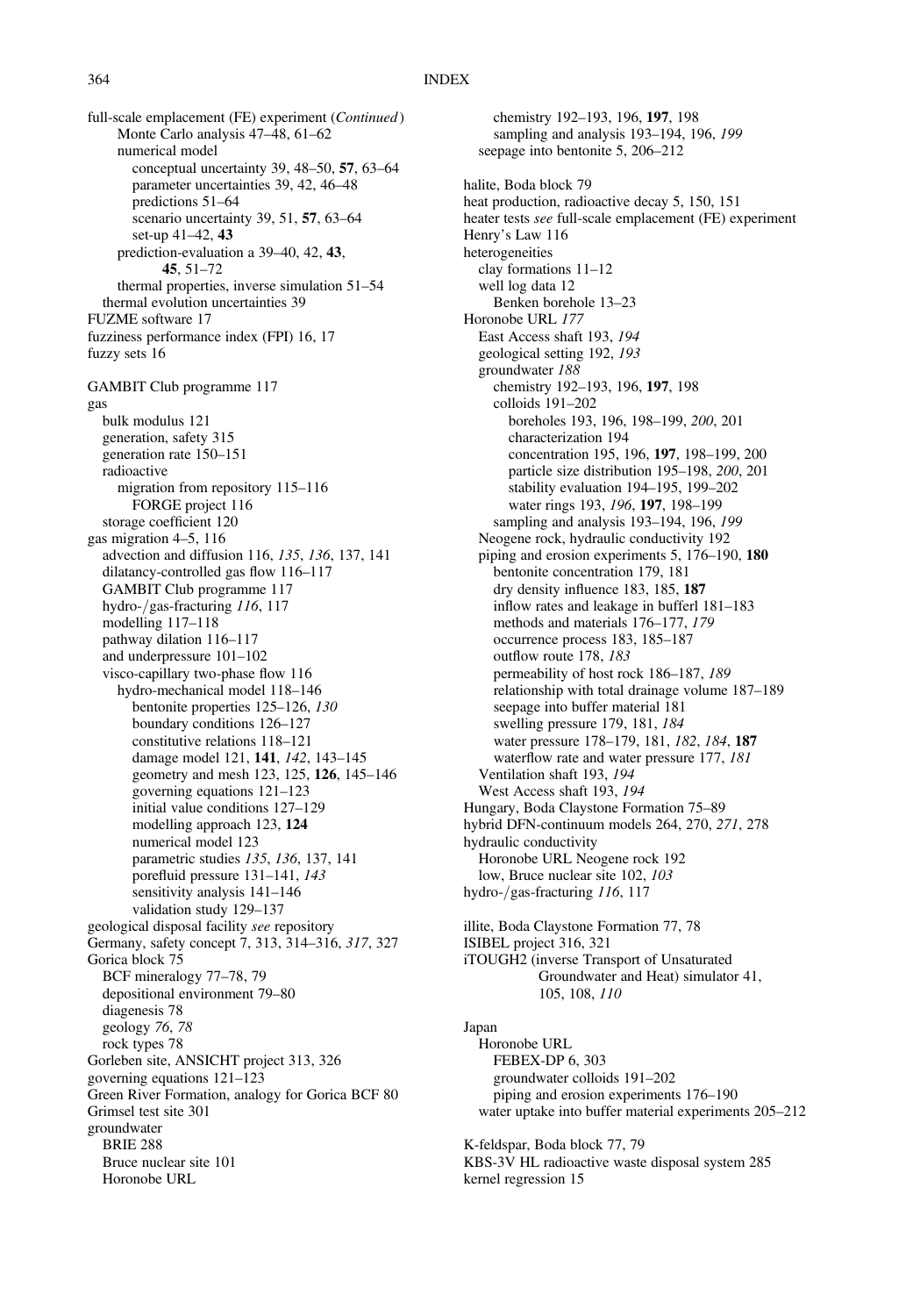## INDEX 365

kernel-based statistical methods 11, 14, 15, 17, 18–19, 21, 22 Keuper series 12, 13, 18, 22 Koetoi Formation 192, 193 Kozeny-Carman law 27, 32, 120 Kunigel V1 bentonite 176, 179, 186, 189, 208, 311 Lac du Bonnet URL 348, 349, 351, 351 Enhanced Sealing Project (ESP) 348–359 flooding 354–356 geology 348, 350 Lake Lewis, analogy for Gorica BCF 80 Lasgit (large scale gas injection test) 116 Lias series 12, 13, 16, 18, 22 limestone, clayey 12, 13 local statistics 11–12, 14, 15, 17, 18–21 London-van der Waals attractive force 194, 195 Longdong, clay formation 94, 95 Lower Cretaceous clays, German safety demonstration 318–319 marl, clayey 12, 13, 21 Mecsek Mountains 75 see also Western Mecsek Mountains methane, gas-phase Bruce nuclear site 4, 101, 102–103 modelling 105–111 Meuse/Haute-Marne URL 213 Michigan Basin, Bruce nuclear site 102 microbial processes, safety 315 microfractures, dilatancy-controlled gas flow 117 micropores, Boda Claystone Formation 82, 84 models see conceptual models; reified models modified partition entropy (MPE) 16 Molasse Basin 12, 318, 319 Mont Terri URL 4 automatic interpretation of well logs 26, 34–37 full-scale emplacement (FE) experiment, prediction-evaluation approach 39–72 Monte Carlo analysis FE experiment 40, 47–48, 61–62 SF/HLW repository 150, 156–159, 164, 165–166, 169–170, 171–172 montmorillonite 2, 241, 285 microstructure 211, 212 Morris Screening 150, 154–156, 157, 164 multiphase flow Bruce nuclear site 101–102 modelling 104–111 muscovite, Boda Claystone Formation 77 Nanbaxian, clay formation 94, 95 nanotomography, X-ray, self-sealing claystone 215–222 Neogene, Horonobe URL 192–202 hydraulic conductivity 192 Netherlands, Boom Clay, selenite adsorption and reduction 225, 226 North German Basin 318, 319 nuclear magnetic resonance, Bruce nuclear site 103 opal, Koetoi Formation 192 opaline chert, Neogene, Japan 192 Opalinus Clay Formation 2, 4, 12–13 Benken borehole data 13–23 principal component analysis 14–15, 16

full-scale emplacement (FE) experiment 39–72, 43, 45, 47–54, 49 German safety demonstration 318–319 intrinsic permeability 59 repository-induced perturbations assessment 149–172 self-sealing 214 thermal properties 52, 53–56, 59–61, 62, 63, 151 Opalinus Claystone 12–13, 21 Ordovician, limestone, Bruce nuclear site 102, 103 Pareto power law 200, 201 pathway dilation 116–117 permeability Boda Claystone Formation 82, 84 of clay 1 intrinsic and porosity 120, 124, 128, 129, 131, 141, 143 PR experiment 254 low, Bruce nuclear site 101, 102, 106, 107 relative, water and gas phases 120 physisorption tests 82, 85 piping buffer material 5, 175–190 dry density influence 183, 185 and inflow rates 181–183 permeability of host rock 186–187, 189 relationship with total drainage volume 187–189 porcelanite, Neogene, Japan 192 porefluid pressure 131–137 porewater Boda Claystone Formation 84–88 possible extraction technology 87–88 poromechanics, two-phase gas flow 118–119 porosimetry, Bruce nuclear site 106, 107 porosity, and intrinsic permeability 120, 124, 128, 129, 131, 141, 143 Posidonia Schist 13, 21, 22 prediction-evaluation approach, FE experiment 39–40, 42, 43, 45, 51–72 predictive modelling 292–293, 294–299 pressure pulse decay (PPD) 82, 84 principal component analysis, Benken borehole data 11, 14–15, 16–18 Prototype Repository tunnel 241–259 bentonite-rock interaction experiment (BRIE) 6, 241, 243 experiment 3D model 243–244 backfill 250–251 permeability 254, 255, 256, 257, 259 bentonite permeability 254, 255, 256, 257, 259 DFN inflow 243, 244–246, 251–254, 258–259 upscaling to ECPM 243, 246–247 host rock 250–251 permeability 254, 255, 256, 257, 259 thermal conductivity 254, 256, 257, 259 modelling 243, 247–251 evaluation 251–254 sensitivity analysis 254, 256–258, 259 power input 248, 256, 257, 258 pyrite, and selenite reduction, Boom Clay 226, 229, 230, 232

radioactive decay, heat production 5 radioactive gas see gas, radioactive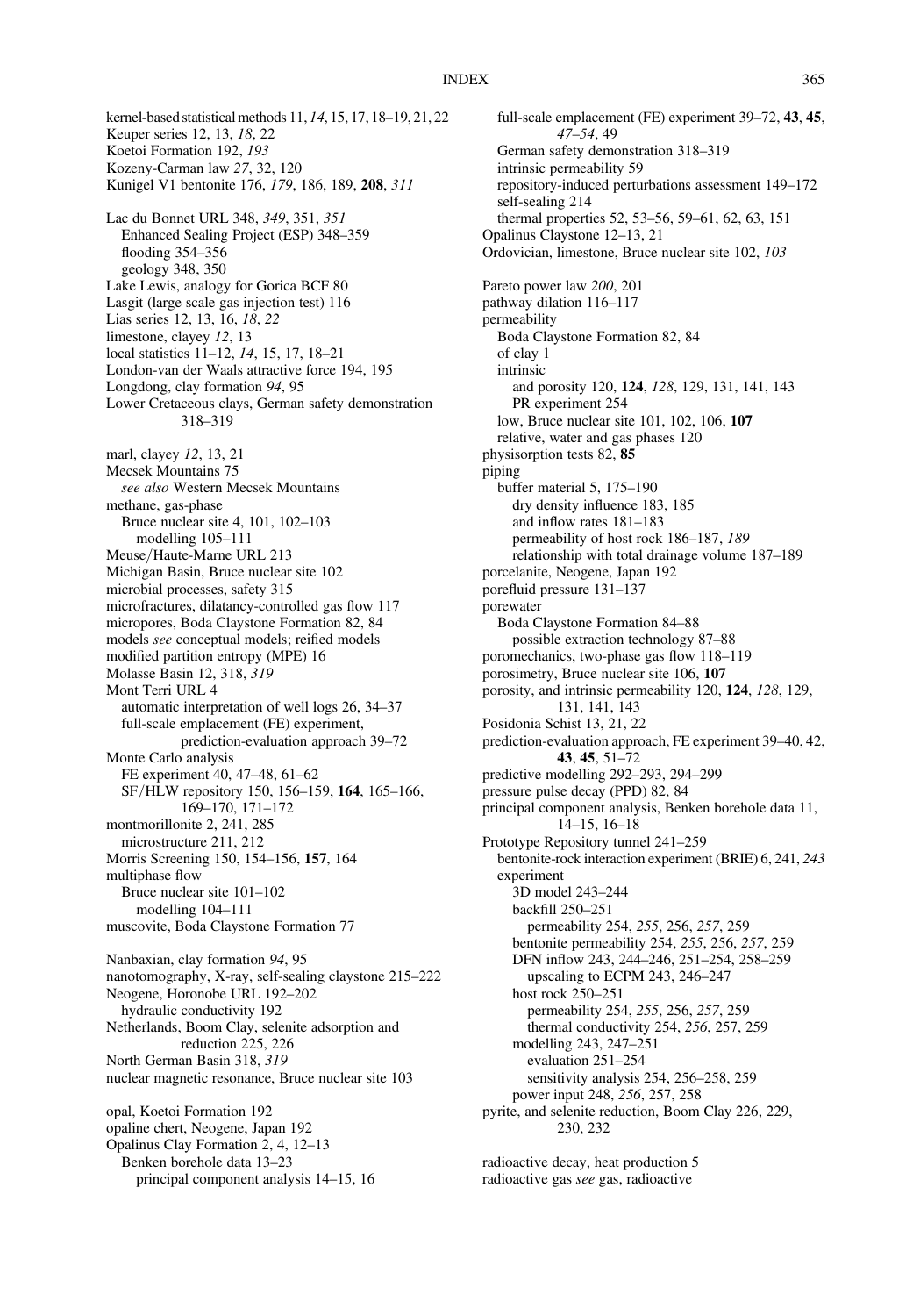## 366 INDEX

radioactive waste, high level 1 canisters 5, 150 FE experiment 40 emplacement tunnel model 152, 153 analysis 153–159, 163–164, 166–172 distance between tunnels 166–168 emplacement density 168–171 FORM 158–159 Monte Carlo 156–159, 164, 165–166, 169–172 Morris Screening 154–156, 157, 164 repository layout 159–160, 162–163 FEP catalogue 314, 317, 318, 320–323, 324–325, 326, 327 KBS-3V HLW disposal system 285 repository concept 319–320 repository design 150–152 repository model 152–153 repository site screening, China 93–99 repository-induced perturbations 149–172 safety concept, Germany 6–7, 313, 314–316, 317 demonstration methodology 6–7, 316–319, 324 scenario development 314, 318, 323–326 Radioactive Waste Management Funding and Research Centre (RWMC) 205 radionuclides, safety 149, 191, 314, 315, 316, 327, 331 transport by colloids 191 rank correlation 15 red beds, Boda block 79 reduction, selenite, Boom Clay 6, 226 reified models 267, 268 repositories 1 construction safety 6, 315 deep geological (DGR) 102, 115 'defence in depth' 1 ESP 347 features, events and processes (FEPs) 115 gas migration 115 sensitivity analysis 149–172, 254, 256–258, 259 suitable formations 1, 225 see also Bruce nuclear site; Enhanced Sealing Project; Opalinus Clay Formation design safety 6, 315, 317, 318 geology and future evolution 318–319 monitoring 7 Prototype Repository 241–259 repository concept 319–320 safety 1, 6–7, 94, 115, 313–327 sealing 7, 314–315, 316, 317, 320 Enhanced Sealing Project (ESP) 347–359 SF/HLW basic design 150–152, 154 layout optimization 159–160, 162–163 sensitivity analysis 149–172 distance between tunnels 166–168 emplacement density 168–171 FORM 158–159 Monte Carlo 156–159, 164, 165–166, 169–172 Morris Screening 154–156, 157, 164 site screening, China 93–99 site selection 313, 315 see also Prototype Repository resistivity, and degree of saturation, bentonite buffers 206, 209 Richards' equation 269

safety scenario development 314, 318, 323–326 saline lake/saline pan, BCF depositional environment 79 Sambhar playa, analogy for Gorica BFC 80 sandstone, Boda block 78 sealing 2, 3 ESP 7, 347–359 safety measures 314–315, 316, 320 see also self-sealing Sectoral Plan for Deep Geological Repositories (SGT) 149–150 seepage, groundwater into bentonite 205–212 selenite, reduction and adsorption Boom Clay 6, 225–236 see also Boom Clay, selenite adsorption and reduction selenium gin clay 6, 225–226 aqueous 230–232 self-sealing bentonite buffers 205 claystone 5–6, 213–222 Callovo-Oxfordian experiment 214–222 X-ray nanotomography 215–216 shale, Silurian, Bruce nuclear site 102, 103 siderite, and selenite reduction, Boom Clay 226, 230 Silurian dolostone, Bruce nuclear site 103 shale, Bruce nuclear site 102, 103 site screening, China 93–99 site selection, safety aspects 313, 315 SKB (Swedish Nuclear Fuel and Waste Management Company) Task Force 263 Task 8 host rock-bentonite interaction 263–281 water uptake test 266 soil water characteristic curve (SWCC) 117, 118, 119, 124, 129, 130, 134 spent fuel repository-induced perturbations assessment 149–172 emplacement tunnel model 152, 153 repository model 152–153 storage coefficient gas 120 water 120 subsurface fluid pressure 101 subsystem coupling 272 suction bentonite 251 matric 116, 117, 120, 129, 130 Suhongtu, clay formation 94, 95 Sweden see Äspö Hard Rock Laboratory Switzerland FEBEX-DP Project 301–312 Opalinus Clay Benken borehole 12–23 repository-induced perturbations 149–172 Tamusu area clay formations 4, 94 mineral composition 96–97, 98 thickness and depth 95–96, 98 water content 96, 97 geology 95 Task 8 modelling study conceptual model uncertainty 263–281

water uptake test 266, 272, 273, 275, 277, 278, 279